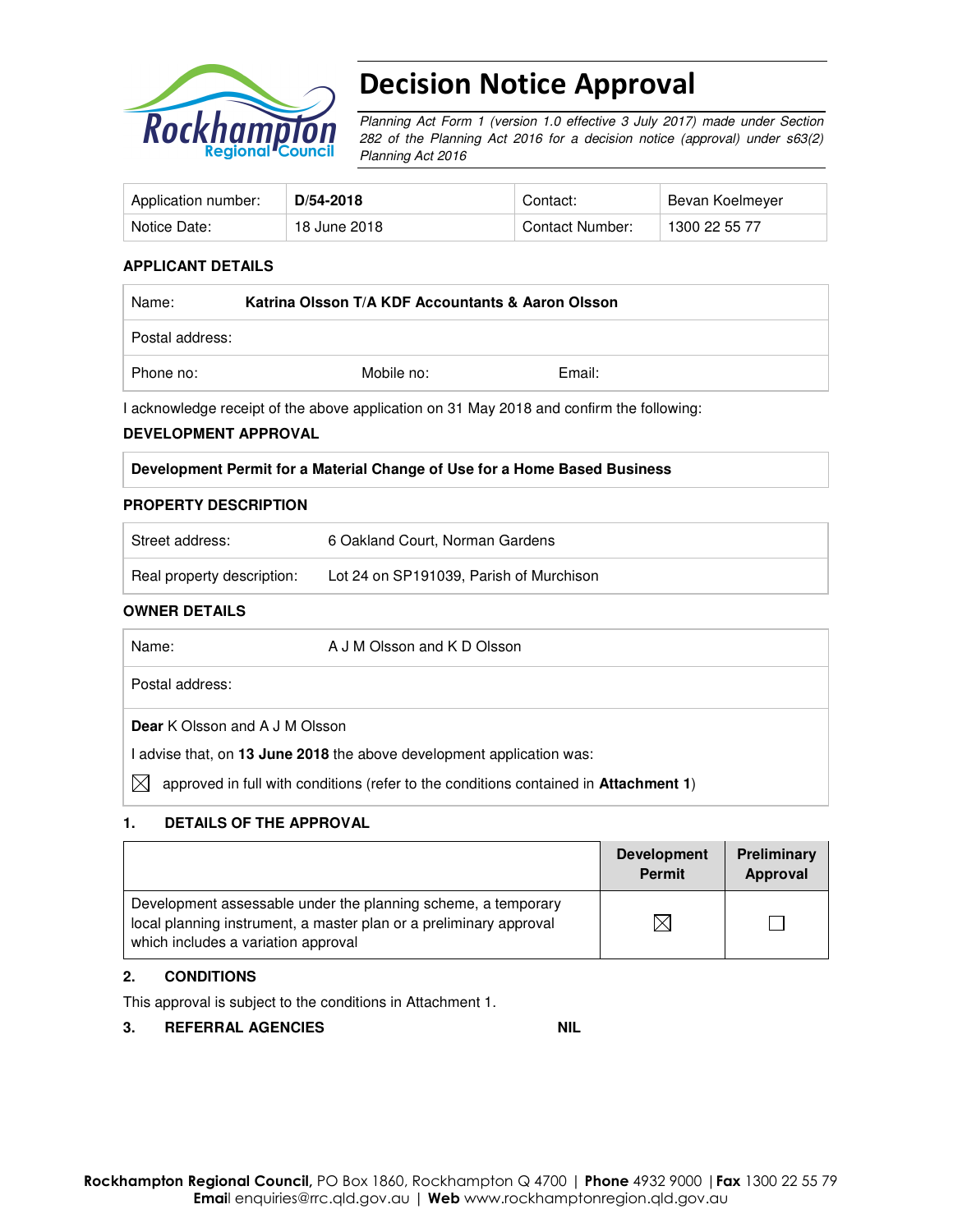## **4. THE APPROVED PLANS**

The approved development must be completed and maintained generally in accordance with the approved plans and documents, except where amended by any condition of this development approval:

| Drawing/report title | <b>Prepared by</b> | Date | Reference number | <b>Version/issue</b> |
|----------------------|--------------------|------|------------------|----------------------|
| Site Plan            |                    |      |                  |                      |
| Floor Plan           | -                  | -    | -                |                      |

#### **5. CURRENCY PERIOD FOR THE APPROVAL (S.85)**

The standard currency periods stated in section 85 of Planning Act 2016 apply to each aspect of development in this approval, if not stated in the conditions of approval attached.

### **6. STATEMENT OF REASONS**

| Description of the<br>development                  | The proposed development is for a Material Change of Use for a Home<br><b>Based Business</b>                                                                                                                                                                                                                                                                                    |                                                                                                                                                                                                                                                                                                                                                           |  |  |
|----------------------------------------------------|---------------------------------------------------------------------------------------------------------------------------------------------------------------------------------------------------------------------------------------------------------------------------------------------------------------------------------------------------------------------------------|-----------------------------------------------------------------------------------------------------------------------------------------------------------------------------------------------------------------------------------------------------------------------------------------------------------------------------------------------------------|--|--|
| <b>Reasons for Decision</b>                        | The development is small in scale and intensity and does not<br>a)<br>compromise the safety or function of the street network.                                                                                                                                                                                                                                                  |                                                                                                                                                                                                                                                                                                                                                           |  |  |
|                                                    | b)<br>surrounding area.                                                                                                                                                                                                                                                                                                                                                         | The development will be screened from adjoining properties and<br>therefore will not compromise the character and amenity of the                                                                                                                                                                                                                          |  |  |
|                                                    | C)                                                                                                                                                                                                                                                                                                                                                                              | Assessment of the development against the relevant zone purpose,<br>planning scheme codes and planning scheme policies demonstrates<br>that the proposed development will not cause significant adverse<br>impacts on the surrounding natural environment, built environment and<br>infrastructure, community facilities, or local character and amenity; |  |  |
|                                                    | d)<br>Planning Policy; and                                                                                                                                                                                                                                                                                                                                                      | The proposed development does not compromise the relevant State                                                                                                                                                                                                                                                                                           |  |  |
|                                                    | e)                                                                                                                                                                                                                                                                                                                                                                              | On balance, the application should be approved because the<br>circumstances favour Council exercising its discretion to approve the<br>application even though the development does not comply with an<br>aspect of the assessment benchmarks.                                                                                                            |  |  |
| Assessment<br><b>Benchmarks</b>                    | benchmarks:                                                                                                                                                                                                                                                                                                                                                                     | The proposed development was assessed against the following assessment                                                                                                                                                                                                                                                                                    |  |  |
|                                                    | Low Density Residential Zone Code.<br>$\bullet$                                                                                                                                                                                                                                                                                                                                 |                                                                                                                                                                                                                                                                                                                                                           |  |  |
| <b>Compliance with</b><br>assessment<br>benchmarks |                                                                                                                                                                                                                                                                                                                                                                                 | The development was assessed against all of the assessment benchmarks<br>listed above and complies with all of these with the exception listed below.                                                                                                                                                                                                     |  |  |
|                                                    | <b>Assessment</b><br><b>Benchmark</b>                                                                                                                                                                                                                                                                                                                                           | Reasons for the approval despite non-<br>compliance with benchmark                                                                                                                                                                                                                                                                                        |  |  |
|                                                    | Low Density<br>The development despite not achieving the maximum<br><b>Residential Zone</b><br>gross floor area or non-resident employee restrictions<br>will be small in scale and intensity. Furthermore it will<br>Code<br>not adversely affect the streetscape or function of the<br>street network and will maintain the character and<br>amenity of the surrounding area. |                                                                                                                                                                                                                                                                                                                                                           |  |  |
| <b>Matters prescribed by</b><br>regulation         | The State Planning Policy - Part $E$ ;<br>$\bullet$<br>The Central Queensland Regional Plan;<br>$\bullet$<br>The Rockhampton Region Planning Scheme 2015;and<br>$\bullet$<br>The common material, being the material submitted with the application.<br>$\bullet$                                                                                                               |                                                                                                                                                                                                                                                                                                                                                           |  |  |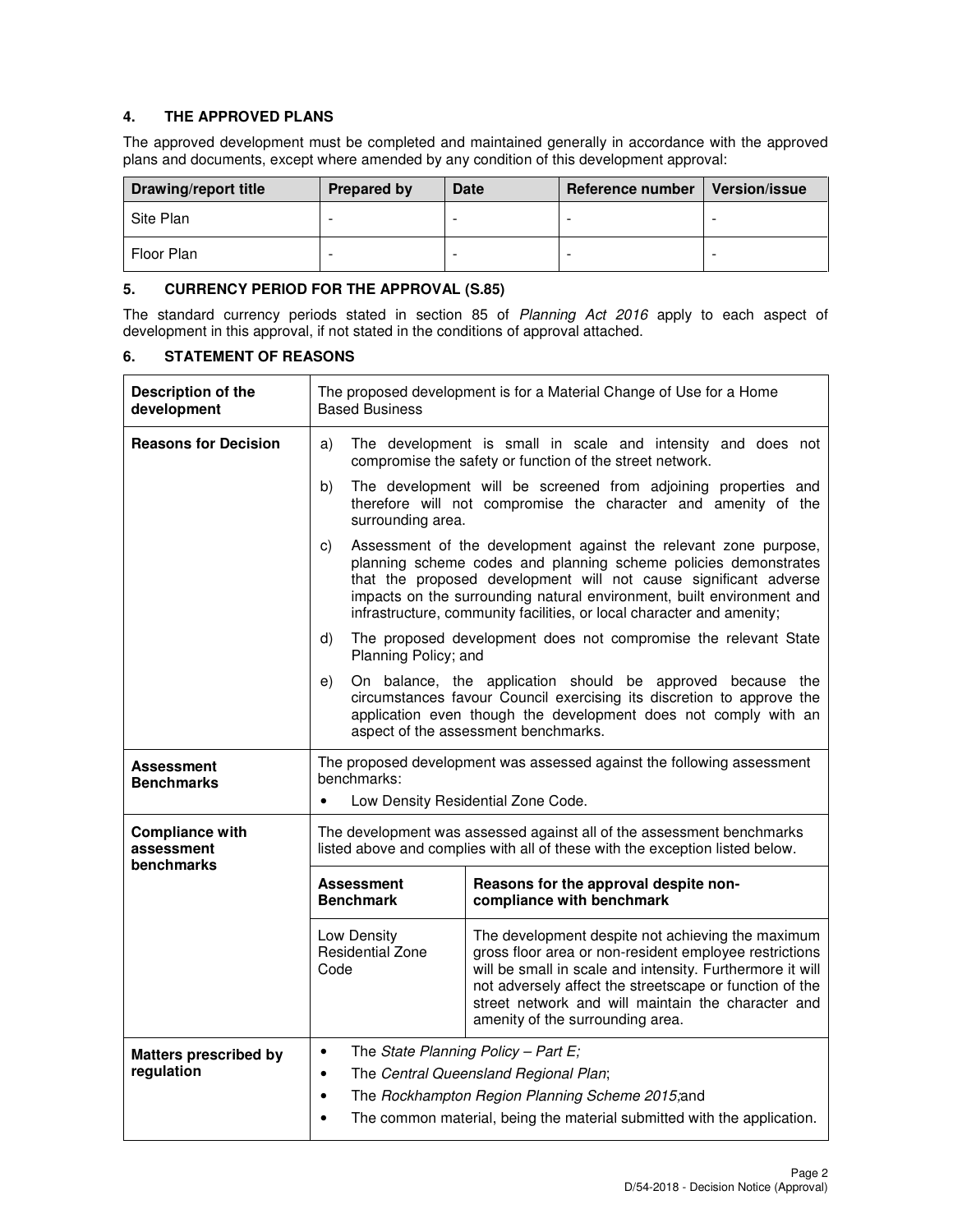## **7. RIGHTS OF APPEAL**

The rights of an applicant to appeal to a tribunal or the Planning and Environment Court against a decision about a development application are set out in chapter 6, part 1 of the Planning Act 2016. For particular applications, there may also be a right to make an application for a declaration by a tribunal (see chapter 6, part 2 of the Planning Act 2016).

### Appeal by an applicant

An applicant for a development application may appeal to the Planning and Environment Court against the following:

- the refusal of all or part of the development application
- a provision of the development approval
- the decision to give a preliminary approval when a development permit was applied for
- a deemed refusal of the development application.

An applicant may also have a right to appeal to the Development tribunal. For more information, see schedule 1 of the Planning Act 2016.

The timeframes for starting an appeal in the Planning and Environment Court are set out in section 229 of the Planning Act 2016.

**Attachment 2** is an extract from the Planning Act 2016 that sets down the applicant's appeal rights and the appeal rights of a submitter.

### **8. WHEN THE DEVELOPMENT APPROVAL TAKES EFFECT**

This development approval takes effect:

From the time the decision notice is given – if there is no submitter and the applicant does not appeal the decision to the court.

Or

When the submitter's appeal period ends – if there is a submitter and the applicant does not appeal the decision to the court.

Or

Subject to the decision of the court, when the appeal is finally decided  $-$  if an appeal is made to the court.

This approval will lapse unless substantially commenced within the above stated currency periods (refer to sections 85 of Planning Act 2016 for further details).

### **9. ASSESSMENT MANAGER**

| Name: | Amanda O'Mara                 | Signature: | Date: | 18 June 2018 |
|-------|-------------------------------|------------|-------|--------------|
|       | <b>ACTING COORDINATOR</b>     |            |       |              |
|       | <b>DEVELOPMENT ASSESSMENT</b> |            |       |              |

### **Attachment 1 – Conditions of the approval**

**Part 1 – Conditions imposed by the assessment manager** [Note: where a condition is imposed about infrastructure under Chapter 4 of the Planning Act 2016, the relevant provision of the Act under which this condition was imposed must be specified.]

### **Attachment 2—Extract on appeal rights**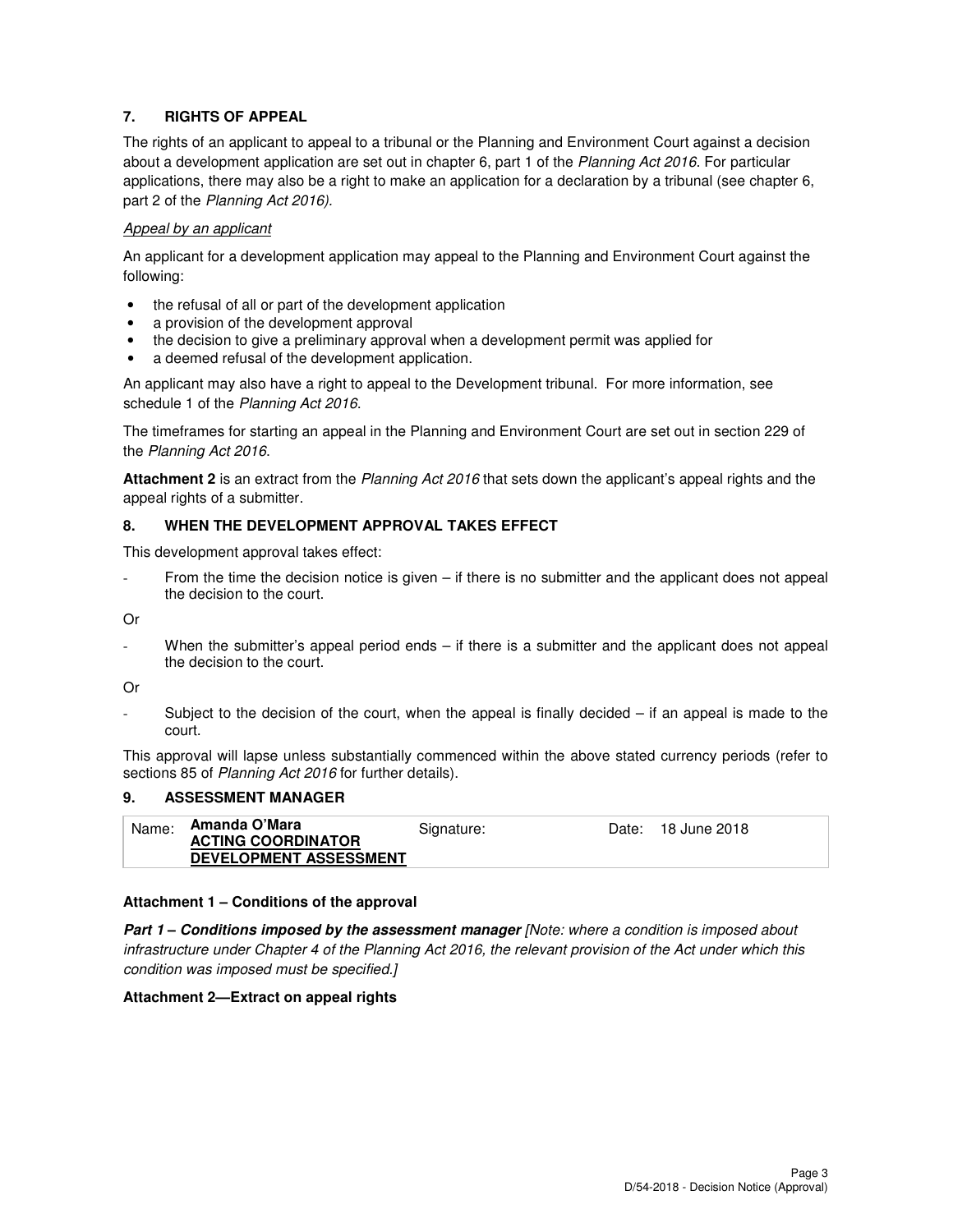

## **Attachment 1 – Part 1 Rockhampton Regional Council Conditions**

Planning Act 2016

## 1.0 ADMINISTRATION

- 1.1 The Developer and his employee, agent, contractor or invitee is responsible for ensuring compliance with the conditions of this development approval.
- 1.2 Where these Conditions refer to "Council" in relation to requiring Council to approve or to be satisfied as to any matter, or conferring on the Council a function, power or discretion, that role may be fulfilled in whole or in part by a delegate appointed for that purpose by the Council.
- 1.3 All conditions, works, or requirements of this development approval must be undertaken, completed, and be accompanied by a Compliance Certificate for any operational works required by this development approval:
	- 1.3.1 to Council's satisfaction;
	- 1.3.2 at no cost to Council; and
	- 1.3.3 prior to the commencement of the use, unless otherwise stated.
- 1.4 All works must be designed, constructed and maintained in accordance with the relevant Council policies, guidelines and standards, unless otherwise stated.
- 1.5 All engineering drawings/specifications, design and construction works must be in accordance with the requirements of the relevant Australian Standards and must be approved, supervised and certified by a Registered Professional Engineer of Queensland.

## 2.0 APPROVED PLANS AND DOCUMENTS

2.1 The approved development must be completed and maintained generally in accordance with the approved plans and documents, except where amended by any condition of this development approval:

| Drawing/report title | <b>Prepared by</b> | <b>Date</b> | Reference number | <b>Version/issue</b> |
|----------------------|--------------------|-------------|------------------|----------------------|
| Site Plan            |                    |             |                  |                      |
| Floor Plan           | -                  |             |                  |                      |

- 2.2 Where there is any conflict between the conditions of this development approval and the details shown on the approved plans and documents, the conditions of this development approval must prevail.
- 2.3 Where conditions require the above plans or documents to be amended, the revised document(s) must be submitted for approval by Council prior to the commencement of the use.
- 3.0 PARKING WORKS
- 3.1 All parking works must be designed and constructed in accordance with the approved plans (refer to condition 2.1), Capricorn Municipal Development Guidelines, and Australian Standard AS2890 "Parking facilities".
- 3.2 All car parking, vehicle manoeuvring and access areas must be concrete paved.
- 3.3 A minimum of four (4) car parking spaces must be provided within the site, as follows:
	- 3.3.1 A minimum of two (2) car parking spaces for employees;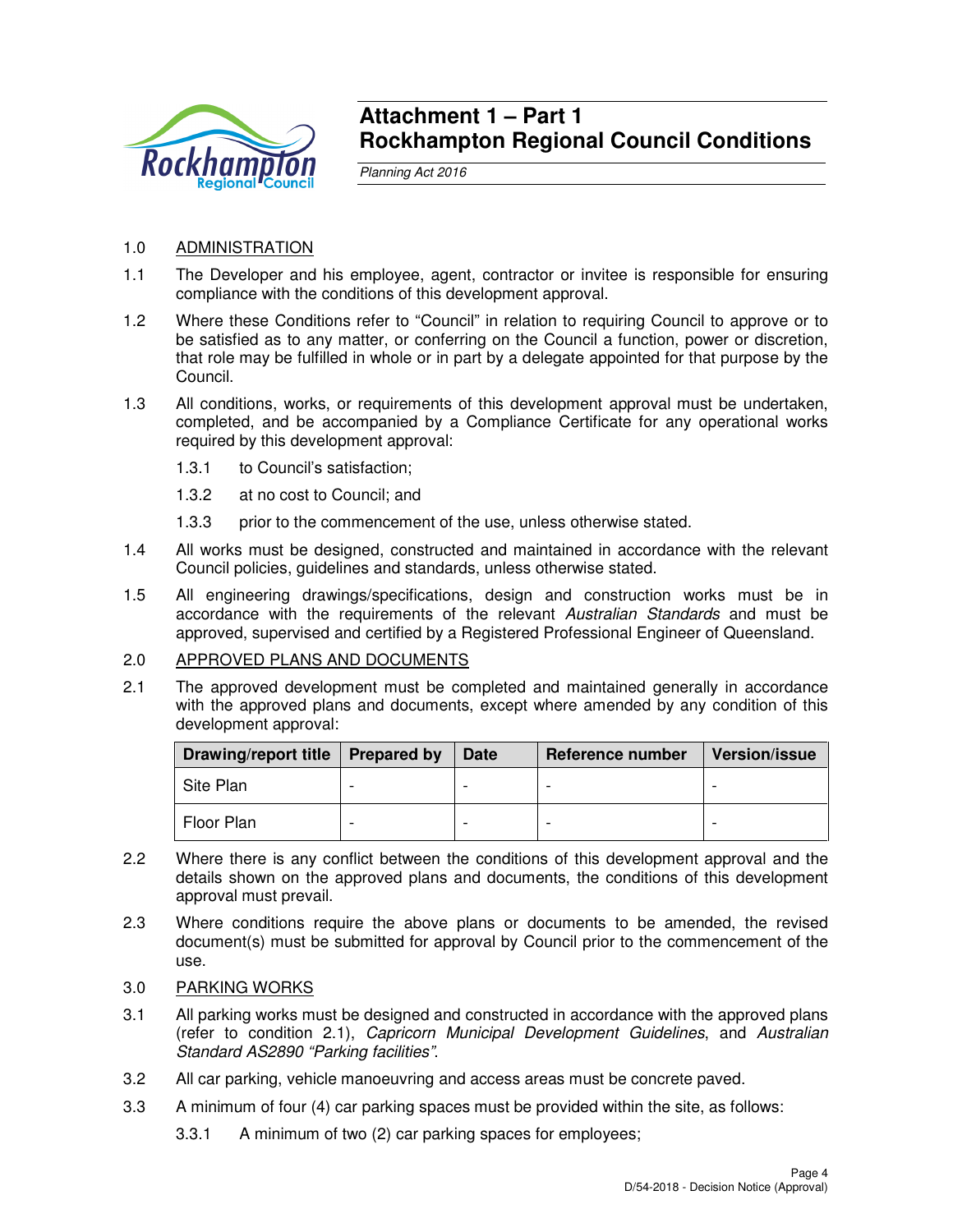- 3.3.2 A minimum of one (1) car parking space for customers; and
- 3.3.3 A minimum of one (1) car parking space for residents.

On-street parking associated with the use is not permitted.

## 4.0 PLUMBING AND DRAINAGE WORKS

4.1 Any alteration, disconnection or relocation of internal plumbing and sanitary drainage works associated with the existing building must be in accordance with regulated work under the Plumbing and Drainage Act 2002 and Council's Plumbing and Drainage Policies.

## 5.0 ASSET MANAGEMENT

- 5.1 Any alteration necessary to electricity, telephone, water mains, sewerage mains, and/or public utility installations resulting from the development or in connection with the development, must be undertaken and completed at no cost to Council.
- 5.2 Any damage to existing stormwater, water supply and sewerage infrastructure, kerb and channel, pathway or roadway (including removal of concrete slurry from public land and Council infrastructure), that occurs while any works are being carried out in association with this development approval must be repaired at full cost to the developer. This includes the reinstatement of any existing traffic signs or pavement markings that may have been removed or damaged.

## 6.0 ENVIRONMENTAL HEALTH

- 6.1 Noise emitted from the activity must not cause an environmental nuisance.
- 6.2 Operations on the site must have no significant impact on the amenity of adjoining premises or the surrounding area due to the emission of light or noise.

## 7.0 OPERATING PROCEDURES

- 7.1 All construction materials, waste, waste skips, machinery and contractors' vehicles must be located and stored or parked within the development site. Storage of materials or parking of construction machinery or contractors' vehicles must not occur within Oakland Court.
- 7.2 The hours of operations for the home based business must be limited to:
	- (i) 08:30 hours to 17:00 hours on Monday to Saturday;

with no operations on Sundays or Public Holidays.

- 7.3 The use must at all times:
	- 7.3.1 Involve a minimum of one (1) resident of the dwelling;
	- 7.3.2 Not generate more than ten (10) vehicle trips per day; and

Note: To remove any doubt, this includes vehicle trips associated with both customers and employees of the business.

- 7.3.3 Only involve vehicles which have a gross vehicle mass of equal or less than 4.5 tonnes tare weight.
- 7.4 The existing landscaped areas which provide screening for the new car parking space from the road frontage and the adjoining properties, must be retained and be the subject of ongoing maintenance.

## ADVISORY NOTES

## NOTE 1. Aboriginal Cultural Heritage

It is advised that under section 23 of the Aboriginal Cultural Heritage Act 2003, a person who carries out an activity must take all reasonable and practicable measures to ensure the activity does not harm Aboriginal cultural heritage (the "cultural heritage duty of care"). Maximum penalties for breaching the duty of care are listed in the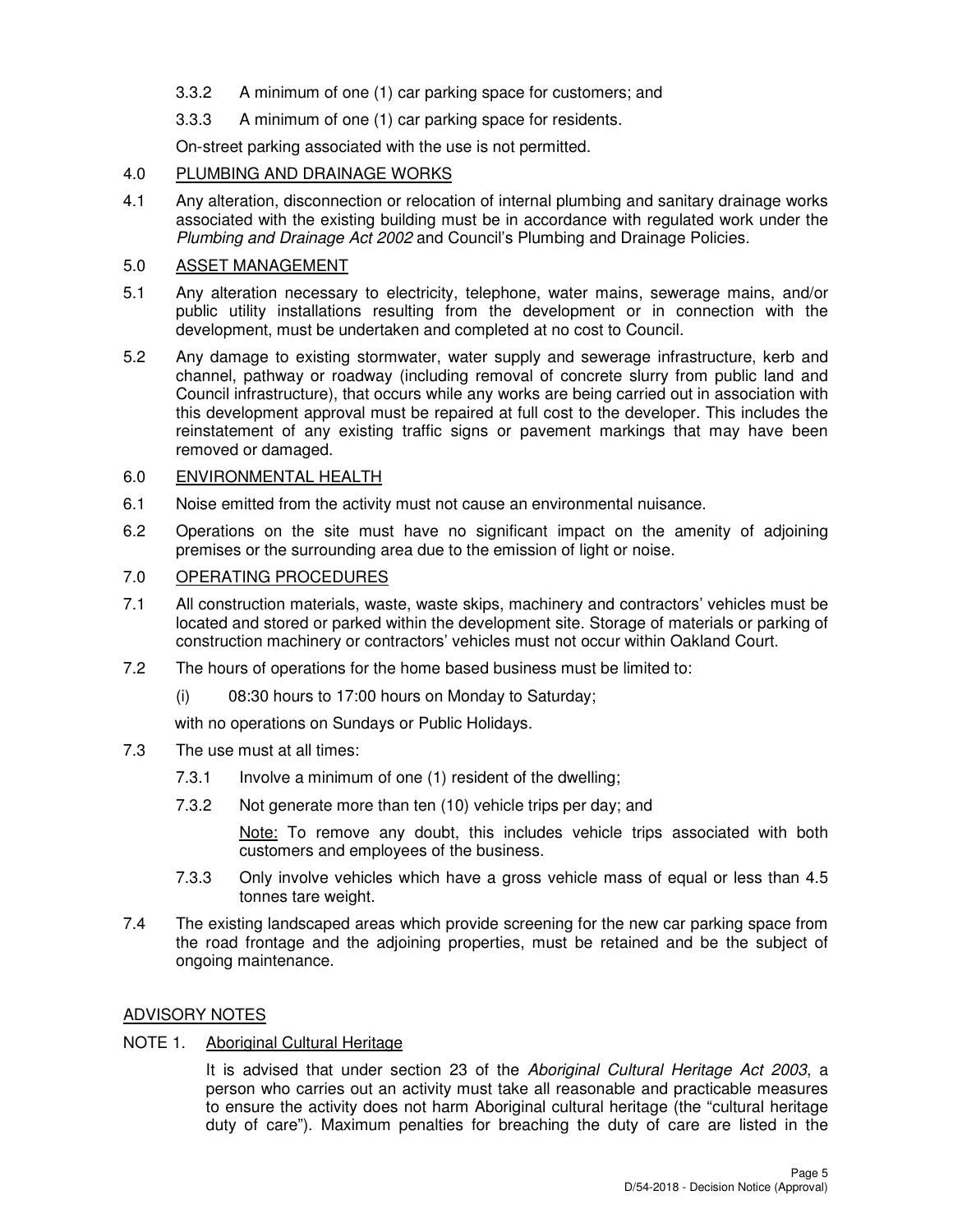Aboriginal cultural heritage legislation. The information on Aboriginal cultural heritage is available on the Department of Aboriginal and Torres Strait Islander and Partnerships website www.datsip.qld.gov.au.

## NOTE 2. Asbestos Removal

Any demolition and/or removal works involving asbestos materials must be undertaken in accordance with the requirements of the Work Health and Safety Act 2011 and Public Health Act 2005.

## NOTE 3. General Environmental Duty

General environmental duty under the *Environmental Protection Act 1994* prohibits unlawful environmental nuisance caused by noise, aerosols, particles, dust, ash, fumes, light, odour or smoke beyond the boundaries of the development site during all stages of the development including earthworks, construction and operation.

## NOTE 4. General Safety Of Public During Construction

The Work Health and Safety Act 2011 and Manual of Uniform Traffic Control Devices must be complied with in carrying out any construction works, and to ensure safe traffic control and safe public access in respect of works being constructed on a road.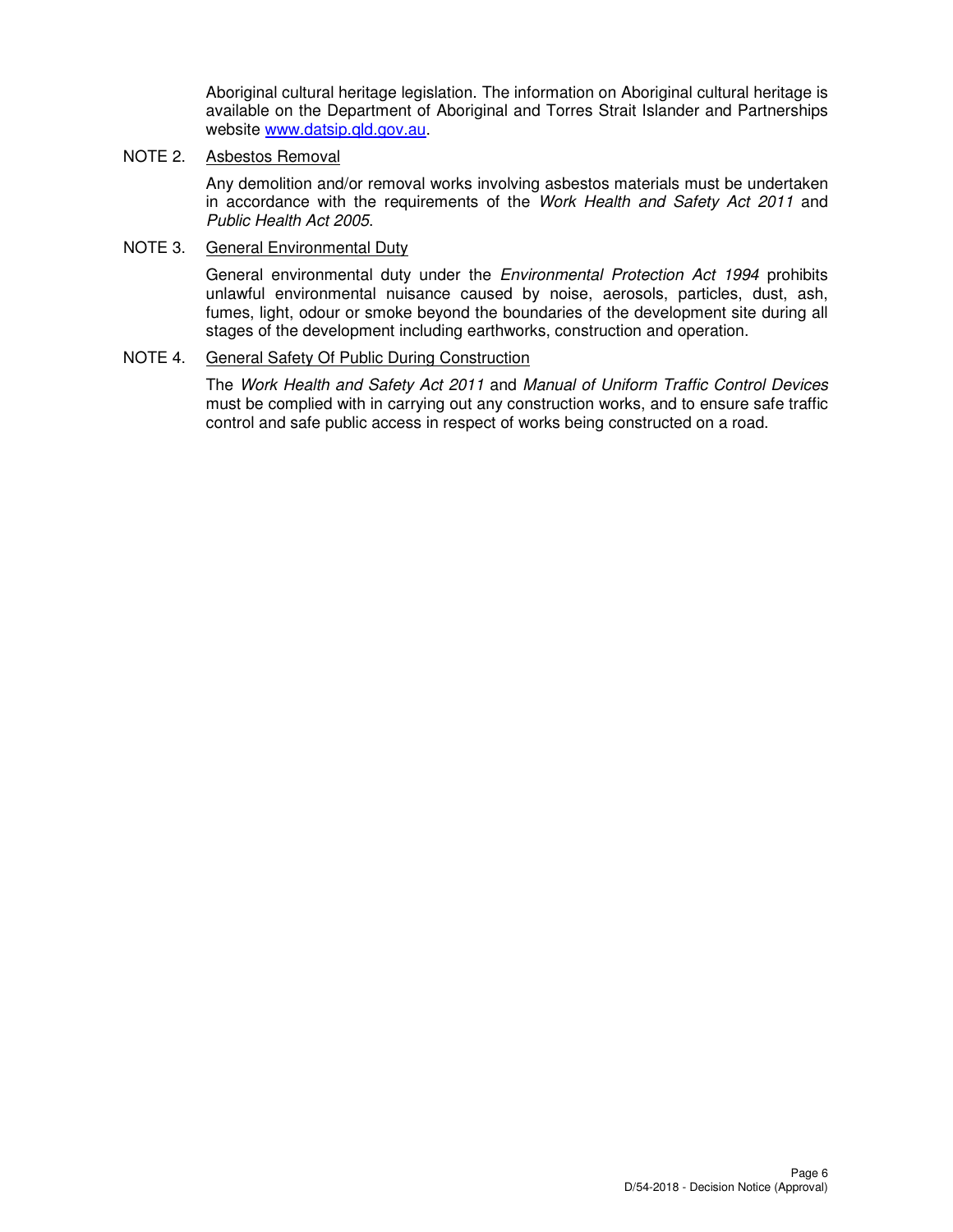

# **Attachment 2 - Appeal Rights**

PLANNING ACT 2016

The following is an extract from the Planning Act 2016 (Chapter 6)

#### **Appeal rights**

#### **229 Appeals to tribunal or P&E Court**

- (1) Schedule 1 states—
	- (a) matters that may be appealed to— (i) either a tribunal or the P&E Court; or (ii) only a tribunal; or (iii) only the P&E Court; and
	- (b) the person—
		- (i) who may appeal a matter (the **appellant**); and
		- (ii) who is a respondent in an appeal of the matter; and (iii) who is a co-respondent in an appeal of the matter; and
		- (iv) who may elect to be a co-respondent in an appeal of the matter.
- (2) An appellant may start an appeal within the appeal period.
- (3) The **appeal period** is—
	- (a) for an appeal by a building advisory agency—10 business days after a decision notice for the decision is given to the agency or
	- (b) for an appeal against a deemed refusal—at any time after the deemed refusal happens; or
	- (c) for an appeal against a decision of the Minister, under chapter 7, part 4, to register premises or to renew the registration of premises—20 business days after a notice is published under section 269(3)(a) or (4); or
	- (d) for an appeal against an infrastructure charges notice— 20 business days after the infrastructure charges notice is given to the person; or
	- (e) for an appeal about a deemed approval of a development application for which a decision notice has not been given—30 business days after the applicant gives the deemed approval notice to the assessment manager; or
	- (f) for any other appeal—20 business days after a notice of the decision for the matter, including an enforcement notice, is given to the person.
	- Note—

See the P&E Court Act for the court's power to extend the appeal period.

- (4) Each respondent and co-respondent for an appeal may be heard in the appeal.
- (5) If an appeal is only about a referral agency's response, the assessment manager may apply to the tribunal or P&E Court to withdraw from the appeal.
- (6) To remove any doubt, it is declared that an appeal against an infrastructure charges notice must not be about—
	- (a) the adopted charge itself; or
	- (b) for a decision about an offset or refund—
		- (i) the establishment cost of trunk infrastructure identified in a LGIP; or
		- (ii) the cost of infrastructure decided using the method
- included in the local government's charges resolution. **230 Notice of appeal**
- (1) An appellant starts an appeal by lodging, with the registrar of the tribunal or P&E Court, a notice of appeal that—
	- (a) is in the approved form; and
	- (b) succinctly states the grounds of the appeal.
- (2) The notice of appeal must be accompanied by the required fee.
- (3) The appellant or, for an appeal to a tribunal, the registrar must, within the service period, give a copy of the notice of appeal to—
- (a) the respondent for the appeal; and
- (b) each co-respondent for the appeal; and
- (c) for an appeal about a development application under schedule 1, table 1, item 1—each principal submitter for the development application; and
- (d) for an appeal about a change application under schedule 1, table 1, item 2—each principal submitter for the change application; and
- (e) each person who may elect to become a co-respondent for the appeal, other than an eligible submitter who is not a principal submitter in an appeal under paragraph  $(c)$  or  $(d)$ ; and
- (f) for an appeal to the P&E Court—the chief executive; and
- (g) for an appeal to a tribunal under another Act—any other person who the registrar considers appropriate.
- (4) The **service period** is—
	- (a) if a submitter or advice agency started the appeal in the P&E Court—2 business days after the appeal is started; or
	- (b) otherwise—10 business days after the appeal is started.
- (5) A notice of appeal given to a person who may elect to be a co-respondent must state the effect of subsection
- (6) A person elects to be a co-respondent by filing a notice of election, in the approved form, within 10 business days after the notice of appeal is given to the person*.*
- **231 Other appeals**
- (1) Subject to this chapter, schedule 1 and the P&E Court Act, unless the Supreme Court decides a decision or other matter under this Act is affected by jurisdictional error, the decision or matter is non-appealable.
- (2) The Judicial Review Act 1991, part 5 applies to the decision or matter to the extent it is affected by jurisdictional error.
- (3) A person who, but for subsection (1) could have made an application under the Judicial Review Act 1991 in relation to the decision or matter, may apply under part 4 of that Act for a statement of reasons in relation to the decision or matter.
- (4) In this section— **decision** includes—
	- (a) conduct engaged in for the purpose of making a decision; and
	- (b) other conduct that relates to the making of a decision; and
	- (c) the making of a decision or the failure to make a decision; and
	- (d) a purported decision; and
	- (e) a deemed refusal.

**non-appealable**, for a decision or matter, means the decision or matter—

- (a) is final and conclusive; and
- (b) may not be challenged, appealed against, reviewed, quashed, set aside or called into question in any other way under the Judicial Review Act 1991 or otherwise, whether by the Supreme Court, another court, a tribunal or another entity; and
- (c) is not subject to any declaratory, injunctive or other order of the Supreme Court, another court, a tribunal or another entity on any ground.

#### **232 Rules of the P&E Court**

- (1) A person who is appealing to the P&E Court must comply with the rules of the court that apply to the appeal.
- (2) However, the P&E Court may hear and decide an appeal even if the person has not complied with rules of the P&E Court.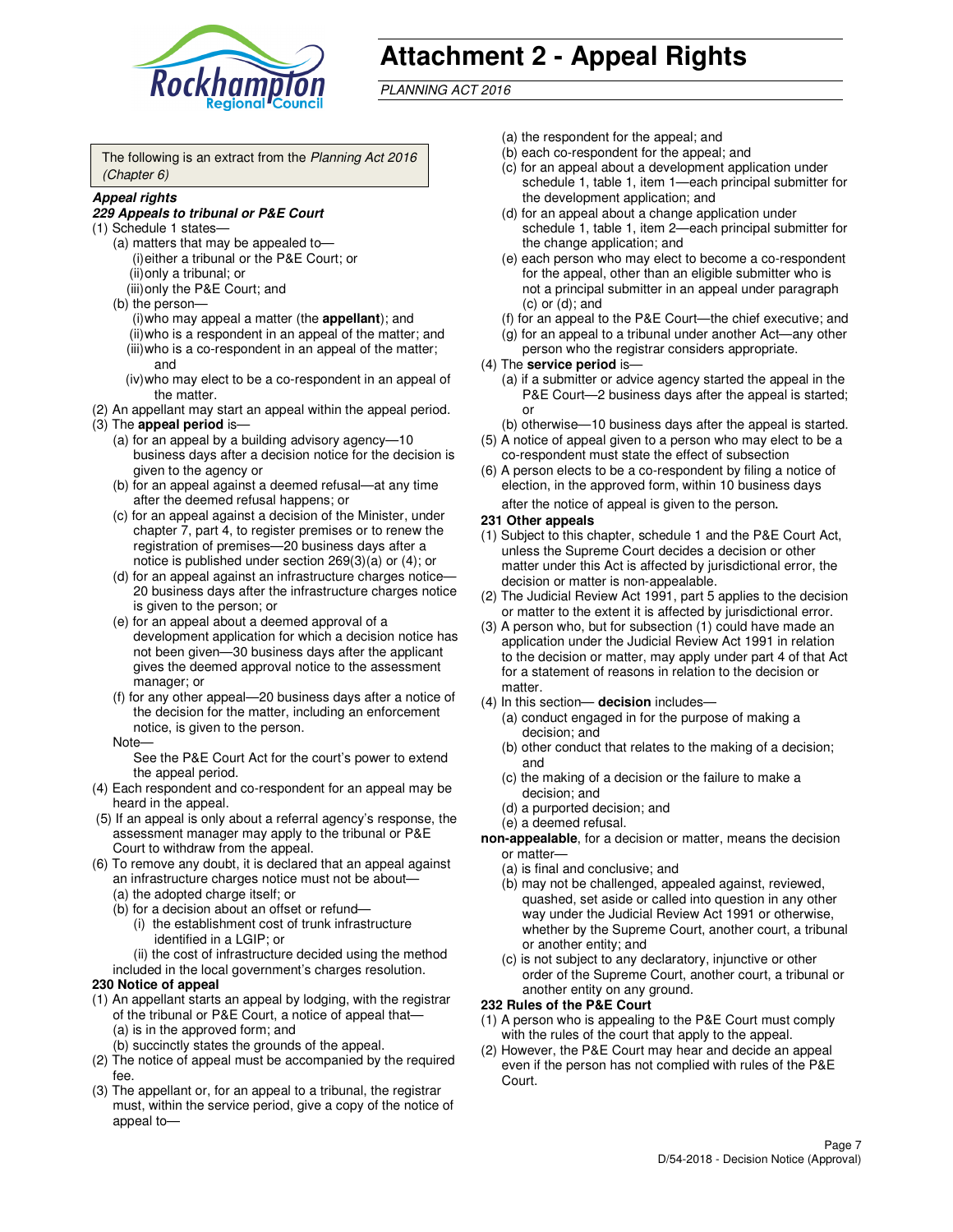

## **Appeal Rights**

PLANNING ACT 2016

## **Schedule 1**

## **Appeals section 229**

#### **1 Appeal rights and parties to appeals**

- (1) Table 1 states the matters that may be appealed to—(a) the P&E court; or (b) a tribunal.
- (2) However, table 1 applies to a tribunal only if the matter involves—
	- (a) the refusal, or deemed refusal of a development application, for—
	- (i) a material change of use for a classified building; or
	- (ii) operational work associated with building work, a retaining wall, or a tennis court; or
	- (b) a provision of a development approval for—
	- (i) a material change of use for a classified building; or
- (ii) operational work associated with building work, a retaining wall, or a tennis court; or
	- (c) if a development permit was applied for—the decision to give a preliminary approval for—
		- (i) a material change of use for a classified building; or
		- (ii) operational work associated with building work, a retaining wall, or a tennis court; or
	- (d) a development condition if—
		- (i) the development approval is only for a material change of use that involves the use of a building classified under the Building Code as a class 2 building; and
		- (ii) the building is, or is proposed to be, not more than 3 storeys; and
		- (iii) the proposed development is for not more than 60 sole-occupancy units; or
	- (e) a decision for, or a deemed refusal of, an extension application for a development approval that is only for a material change of use of a classified building; or
	- (f) a decision for, or a deemed refusal of, a change application for a development approval that is only for a material change of use of a classified building; or
	- (g) a matter under this Act, to the extent the matter relates to—
		- (i) the Building Act, other than a matter under that Act that may or must be decided by the Queensland Building and Construction Commission; or
		- (ii) the Plumbing and Drainage Act, part 4 or 5; or
	- (h) a decision to give an enforcement notice in relation to a matter under paragraphs (a) to (g); or
	- (i) a decision to give an infrastructure charges notice; or
	- (j) the refusal, or deemed refusal, of a conversion application; or
	- (k) a matter that, under another Act, may be appealed to the tribunal; or
	- (l) a matter prescribed by regulation.
- (3) Also, table 1 does not apply to a tribunal if the matter
	- involves—
	- (a) for a matter in subsection  $(2)(a)$  to  $(d)$ 
		- (i) a development approval for which the development application required impact assessment; and
		- (ii) a development approval in relation to which the assessment manager received a properly made submission for the development application; or
	- (b) a provision of a development approval about the identification or inclusion, under a variation approval, of a matter for the development.
- (4) Table 2 states the matters that may be appealed only to the P&E Court.
- (5) Table 3 states the matters that may be appealed only to the tribunal.
- (6) In each table—
	- (a) column 1 states the appellant in the appeal; and
	- (b) column 2 states the respondent in the appeal; and
	- (c) column 3 states the co-respondent (if any) in the appeal; and
	- (d) column 4 states the co-respondents by election (if any) in the appeal.
- (7) If the chief executive receives a notice of appeal under section 230(3)(f), the chief executive may elect to be a corespondent in the appeal.

| Table 1<br>Appeals to the P&E Court and, for certain matters, to a tribunal                                                                                                                                                                                                                                                                    |                           |                                         |                                                       |  |  |
|------------------------------------------------------------------------------------------------------------------------------------------------------------------------------------------------------------------------------------------------------------------------------------------------------------------------------------------------|---------------------------|-----------------------------------------|-------------------------------------------------------|--|--|
| 1. Development applications<br>An appeal may be made against-<br>(a) the refusal of all or part of the development application; or<br>(b) the deemed refusal of the development application; or<br>(c) a provision of the development approval; or<br>(d) if a development permit was applied for—the decision to give a preliminary approval. |                           |                                         |                                                       |  |  |
| Column 1                                                                                                                                                                                                                                                                                                                                       | Column 2                  | Column 3                                | Column 4                                              |  |  |
| Appellant                                                                                                                                                                                                                                                                                                                                      | Respondent                | Co-respondent                           | Co-respondent by election                             |  |  |
| $(i$ f any $)$<br>$(i$ f any)                                                                                                                                                                                                                                                                                                                  |                           |                                         |                                                       |  |  |
| The applicant                                                                                                                                                                                                                                                                                                                                  | The assessment<br>manager | If the appeal is about<br>a concurrence | 1 A concurrence agency that is<br>not a co-respondent |  |  |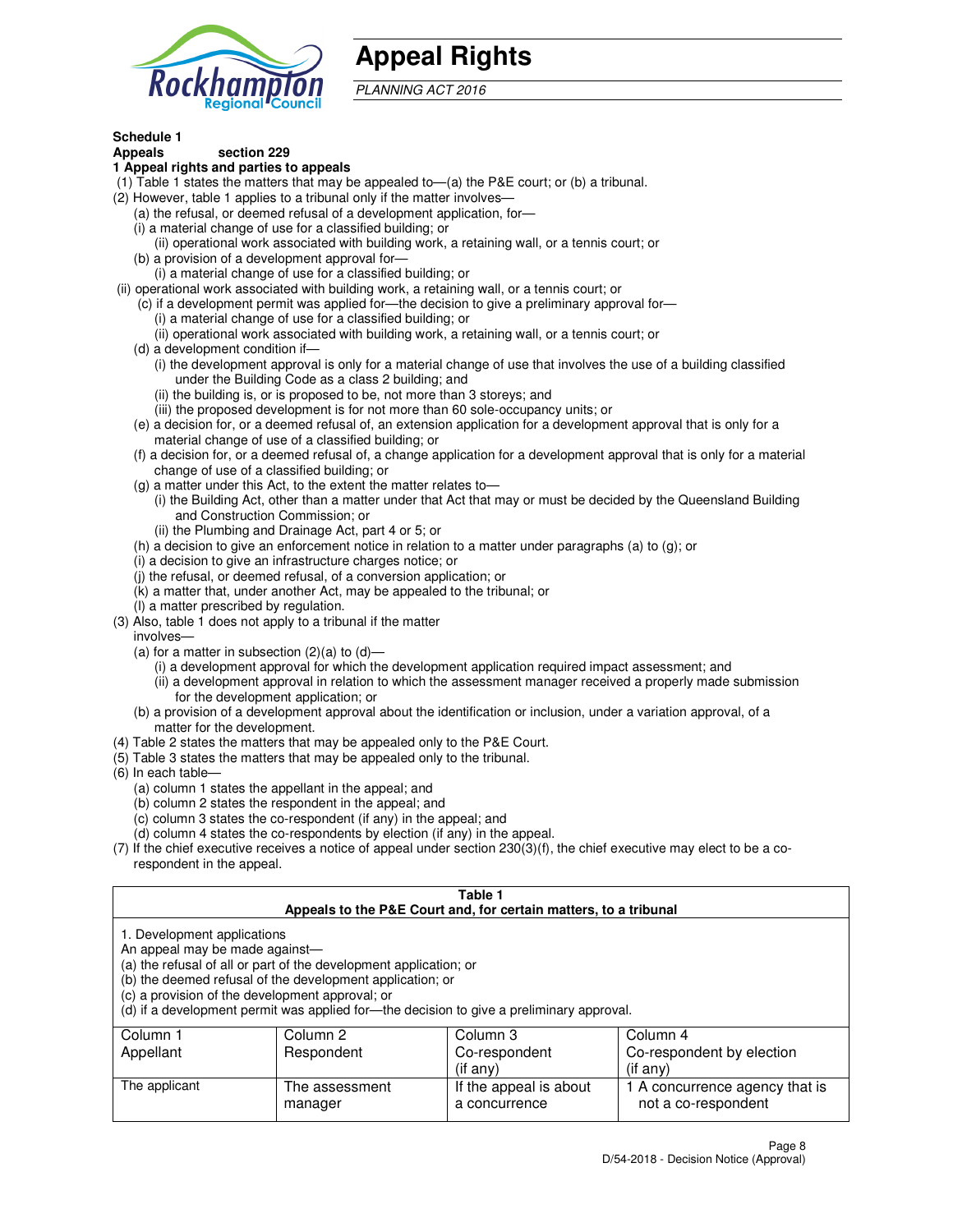| Table 1<br>Appeals to the P&E Court and, for certain matters, to a tribunal                                                                                                                             |                                                                                                                                                                                              |                                                                 |                                                                                                                                                                                                                                                                                                                                                 |  |  |  |
|---------------------------------------------------------------------------------------------------------------------------------------------------------------------------------------------------------|----------------------------------------------------------------------------------------------------------------------------------------------------------------------------------------------|-----------------------------------------------------------------|-------------------------------------------------------------------------------------------------------------------------------------------------------------------------------------------------------------------------------------------------------------------------------------------------------------------------------------------------|--|--|--|
| 2. Change applications                                                                                                                                                                                  |                                                                                                                                                                                              | agency's referral<br>response-the<br>concurrence agency         | 2 If a chosen Assessment<br>manager is the respondent-<br>the prescribed assessment<br>manager<br>3 Any eligible advice agency for<br>the application<br>4 Any eligible submitter for the<br>application                                                                                                                                        |  |  |  |
| An appeal may be made against-<br>(b) a deemed refusal of a change application.                                                                                                                         |                                                                                                                                                                                              |                                                                 | (a) a responsible entity's decision for a change application, other than a decision made by the P&E court; or                                                                                                                                                                                                                                   |  |  |  |
| Column 1<br>Appellant                                                                                                                                                                                   | Column <sub>2</sub><br>Respondent                                                                                                                                                            | Column <sub>3</sub><br>Co-respondent<br>(if any)                | Column 4<br>Co-respondent by election<br>(if any)                                                                                                                                                                                                                                                                                               |  |  |  |
| 1 The applicant<br>2 If the responsible<br>entity is the<br>assessment<br>manager-an<br>affected entity that<br>gave a pre-request<br>notice or response<br>notice                                      | The responsible<br>entity                                                                                                                                                                    | If an affected entity<br>starts the appeal-the<br>applicant     | 1 A concurrence agency for the<br>development application<br>2 If a chosen assessment<br>manager is the respondent-<br>the prescribed assessment<br>manager<br>3 A private certifier for the<br>development application<br>4 Any eligible advice agency for<br>the change application<br>5 Any eligible submitter for the<br>change application |  |  |  |
|                                                                                                                                                                                                         | 3. Extension applications<br>An appeal may be made against-<br>(a) the assessment manager's decision about an extension application; or<br>(b) a deemed refusal of an extension application. |                                                                 |                                                                                                                                                                                                                                                                                                                                                 |  |  |  |
| Column 1<br>Appellant                                                                                                                                                                                   | Column <sub>2</sub><br>Respondent                                                                                                                                                            | Column <sub>3</sub><br>Co-respondent<br>(if any)                | Column 4<br>Co-respondent by election<br>(if any)                                                                                                                                                                                                                                                                                               |  |  |  |
| 1 The applicant<br>1<br>For a matter other<br>2<br>than a deemed<br>refusal of an<br>extension<br>application $-$ a<br>concurrence<br>agency, other than<br>the chief executive,<br>for the application | The assessment<br>manager                                                                                                                                                                    | If a concurrence<br>agency starts the<br>appeal - the applicant | If a chosen assessment<br>manager is the respondent $-$ the<br>prescribed assessment manager                                                                                                                                                                                                                                                    |  |  |  |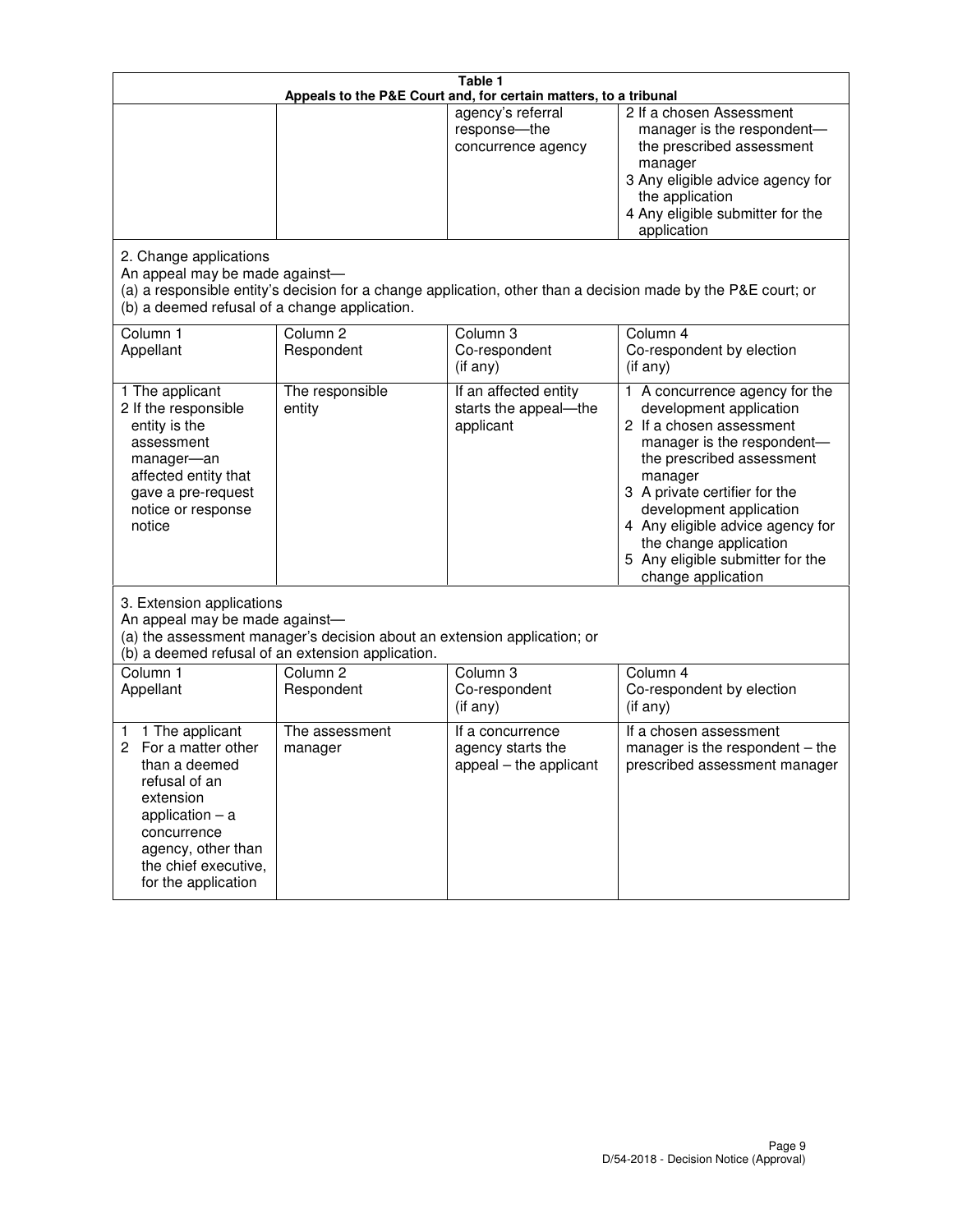#### **Table 1 Appeals to the P&E Court and, for certain matters, to a tribunal**

4. Infrastructure charges notices

An appeal may be made against an infrastructure charges notice on 1 or more of the following grounds

- a) The notice involved an error relating to
	- (i) The application of the relevant adopted charge; or

Examples of errors in applying an adopted charge –

- The incorrect application of gross floor area for a non-residential development
- Applying an incorrect 'use category', under a regulation, to the development
	- (i) The working out of extra demands, for section 120; or
	- (ii) An offset or refund; or
- b) The was no decision about an offset or refund; or
- c) If the infrastructure charges notice states a refund will be given the timing for giving the refund; or
- d) The amount of the charge is so unreasonable that no reasonable relevant local government could have imposed the amount.

| Column 1<br>Appellant                                    | Column 2<br>Respondent                                                    | Column 3<br>Co-respondent<br>$($ if any $)$ | Column 4<br>Co-respondent by election<br>$($ if any $)$ |
|----------------------------------------------------------|---------------------------------------------------------------------------|---------------------------------------------|---------------------------------------------------------|
| The person given the<br>Infrastructure charges<br>notice | The local government<br>that gave the<br>infrastructure charges<br>notice |                                             |                                                         |

5. Conversion applications

An appeal may be made against—

(a) the refusal of a conversion application; or

(b) a deemed refusal of a conversion application.

| Column 1<br>Appellant | Column 2<br>Respondent                                                  | Column 3<br>Co-respondent<br>$($ if any $)$ | Column 4<br>Co-respondent by election<br>$($ if any $)$ |
|-----------------------|-------------------------------------------------------------------------|---------------------------------------------|---------------------------------------------------------|
| The applicant         | The local government<br>to which the conversion<br>application was made |                                             |                                                         |

6. Enforcement notices

An appeal may be made against the decision to give an enforcement notice.

| Column 1<br>Appellant                      | Column 2<br>Respondent       | Column 3<br>Co-respondent<br>$($ if any $)$ | Column 4<br>Co-respondent by election<br>(if any)                                                                                                                          |
|--------------------------------------------|------------------------------|---------------------------------------------|----------------------------------------------------------------------------------------------------------------------------------------------------------------------------|
| The person given the<br>enforcement notice | The enforcement<br>authority |                                             | If the enforcement authority is<br>not the local government for<br>the premises in relation to which<br>the offence is alleged to have<br>happened-the local<br>government |

#### **Table 2 Appeals to the P&E Court only**

1. Appeals from tribunal

An appeal may be made against a decision of a tribunal, other than a decision under

section 252, on the ground of—

(a) an error or mistake in law on the part of the tribunal; or

(b) jurisdictional error.

| Column 1<br>Appellant                             | Column 2<br>Respondent                                    | Column 3<br>Co-respondent<br>(if any) | Column 4<br>Co-respondent by election<br>(if any) |
|---------------------------------------------------|-----------------------------------------------------------|---------------------------------------|---------------------------------------------------|
| A party to the<br>proceedings for the<br>decision | The other party to the<br>proceedings for the<br>decision | $\overline{\phantom{a}}$              |                                                   |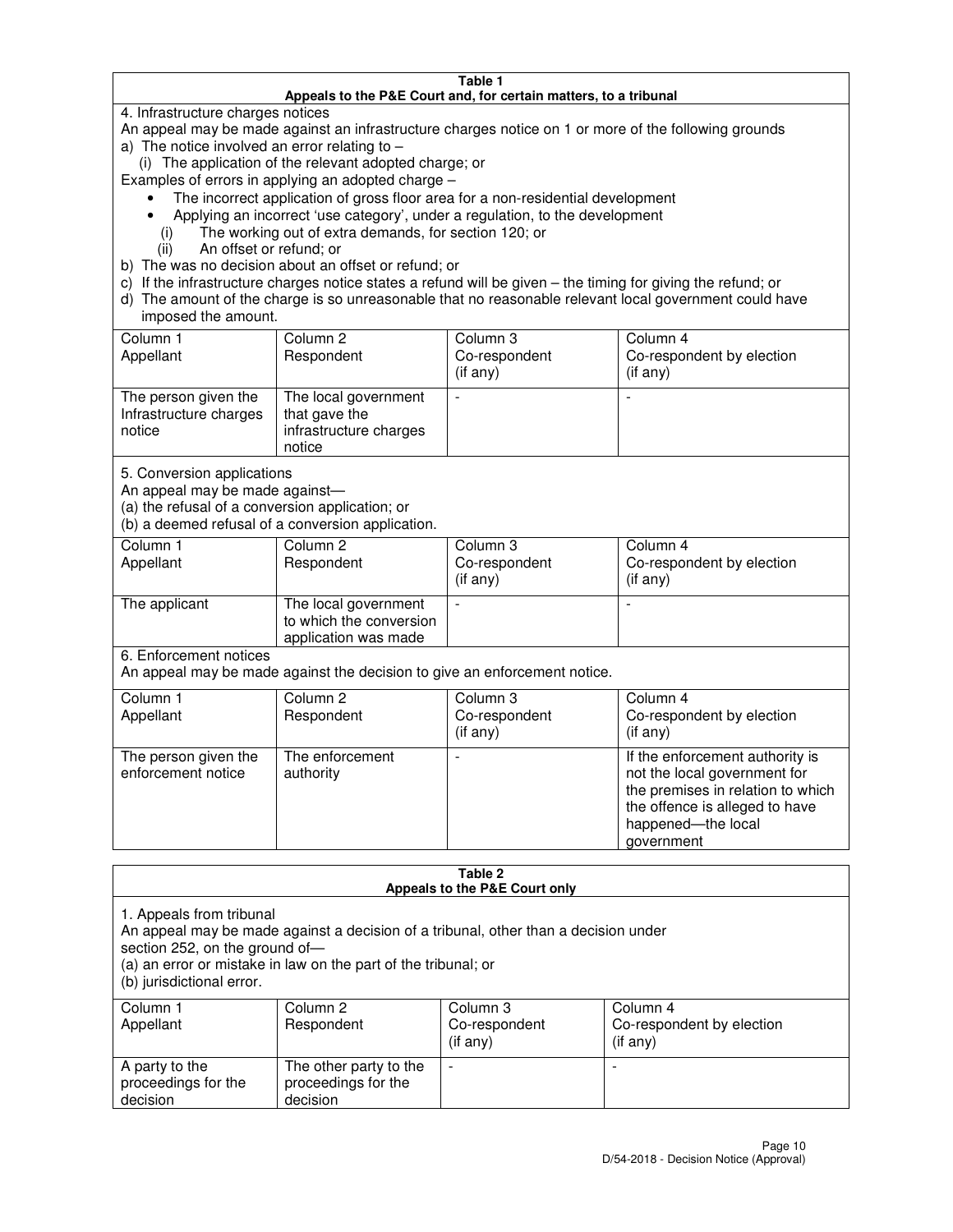#### **Table 2 Appeals to the P&E Court only**

2. Eligible submitter appeals

An appeal may be made against the decision to give a development approval, or an approval for a change application, to the extent that the decision relates to—

(a) any part of the development application for the development approval that required impact assessment; or (b) a variation request.

| Column 1<br>Appellant                                                                                                                                                                                                                                                                                                                                                                                              | Column 2<br>Respondent                                                                                                     | Column 3<br>Co-respondent<br>$($ if any $)$                                                                               | Column 4<br>Co-respondent by election<br>(i f any)   |
|--------------------------------------------------------------------------------------------------------------------------------------------------------------------------------------------------------------------------------------------------------------------------------------------------------------------------------------------------------------------------------------------------------------------|----------------------------------------------------------------------------------------------------------------------------|---------------------------------------------------------------------------------------------------------------------------|------------------------------------------------------|
| 1 For a development<br>application-an<br>eligible submitter for<br>the development<br>application<br>2 For a change<br>application-an<br>eligible submitter for<br>the change<br>application                                                                                                                                                                                                                       | 1 For a development<br>application-the<br>assessment<br>manager<br>2 For a change<br>application-the<br>responsible entity | 1 The applicant<br>2 If the appeal is<br>about a concurrence<br>agency's referral<br>response---the<br>concurrence agency | Another eligible<br>submitter for the<br>application |
| 3. Eligible submitter and eligible advice agency appeals<br>An appeal may be made against a provision of a development approval, or failure to<br>include a provision in the development approval, to the extent the matter relates to-<br>(a) any part of the development application or the change application, for the development approval, that<br>required impact assessment; or<br>(b) a variation request. |                                                                                                                            |                                                                                                                           |                                                      |
| Column <sub>1</sub>                                                                                                                                                                                                                                                                                                                                                                                                | Column <sub>2</sub>                                                                                                        | Column 3                                                                                                                  | Column 4                                             |
| Appellant                                                                                                                                                                                                                                                                                                                                                                                                          | Respondent                                                                                                                 | Co-respondent<br>(if any)                                                                                                 | Co-respondent by election<br>(i f any)               |
| 1 For a development<br>application-an<br>eligible submitter for<br>the development<br>application                                                                                                                                                                                                                                                                                                                  | 1 For a development<br>application-the<br>assessment<br>manager<br>2 For a change                                          | 1 The applicant<br>2 If the appeal is<br>about a concurrence<br>agency's referral<br>response---the                       | Another eligible submitter for the<br>application    |

concurrence agency

4. Compensation claims

2 For a change application—an eligible submitter for

the change application 3 An eligible advice agency for the development application or change application

An appeal may be made against—

(a) a decision under section 32 about a compensation claim; or

(b) a decision under section 265 about a claim for compensation; or

application—the responsible entity

(c) a deemed refusal of a claim under paragraph (a) or (b).

| Column 1<br>Appellant                      | Column 2<br>Respondent                                 | Column 3<br>Co-respondent<br>(if any) | Column 4<br>Co-respondent by election<br>$($ if any $)$ |
|--------------------------------------------|--------------------------------------------------------|---------------------------------------|---------------------------------------------------------|
| A person dissatisfied<br>with the decision | The local<br>government to which<br>the claim was made | -                                     |                                                         |
| 5. Registered premises                     |                                                        |                                       |                                                         |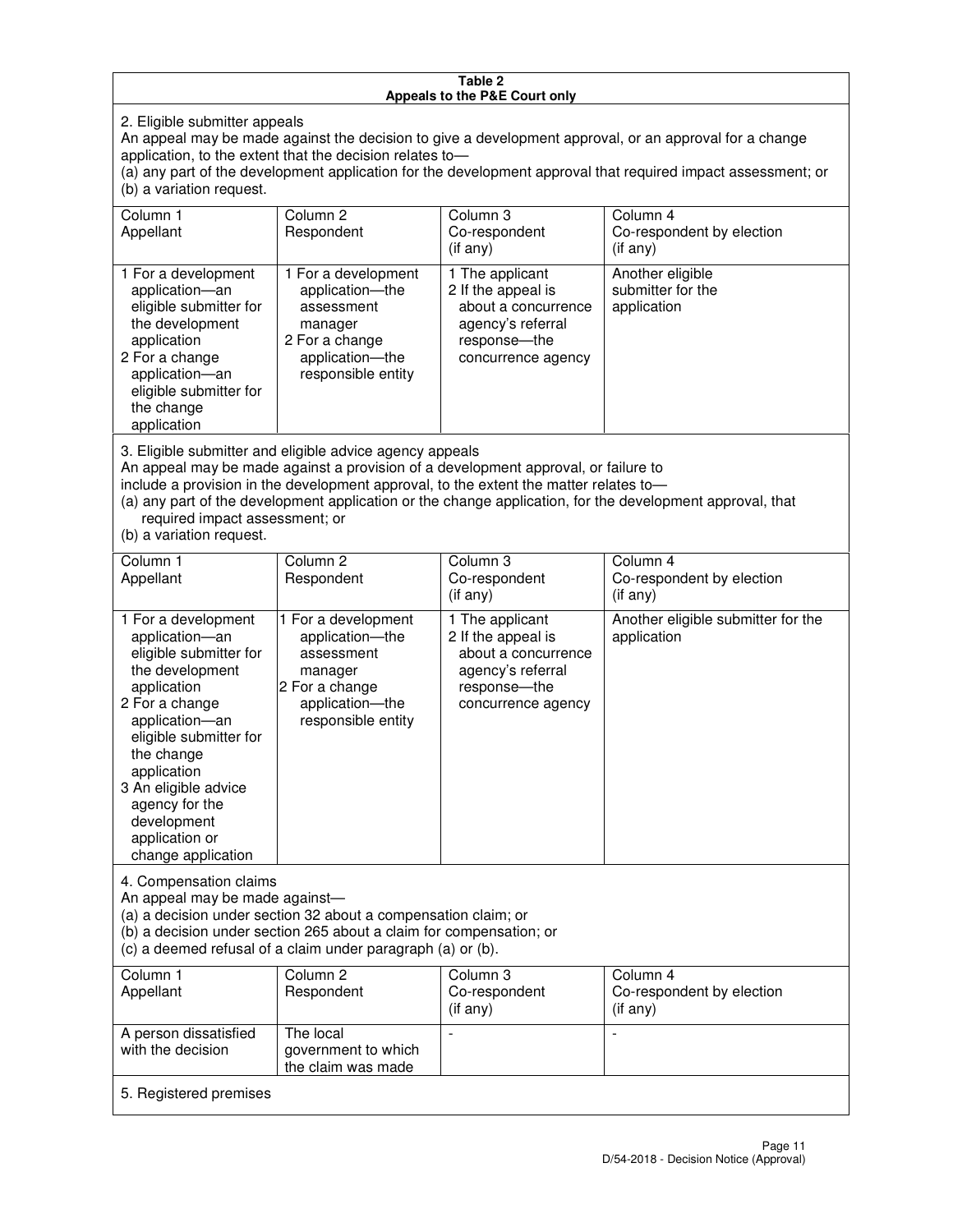| Table 2<br>Appeals to the P&E Court only                                                                                                                                                                                                                                                                             |                                   |                                         |                                                                                                                                                                             |  |
|----------------------------------------------------------------------------------------------------------------------------------------------------------------------------------------------------------------------------------------------------------------------------------------------------------------------|-----------------------------------|-----------------------------------------|-----------------------------------------------------------------------------------------------------------------------------------------------------------------------------|--|
| An appeal may be made against a decision of the Minister under chapter 7, part 4.                                                                                                                                                                                                                                    |                                   |                                         |                                                                                                                                                                             |  |
|                                                                                                                                                                                                                                                                                                                      |                                   |                                         |                                                                                                                                                                             |  |
| Column 1<br>Appellant                                                                                                                                                                                                                                                                                                | Column <sub>2</sub><br>Respondent | Column <sub>3</sub><br>Co-respondent    | Column <sub>4</sub><br>Co-respondent by election                                                                                                                            |  |
|                                                                                                                                                                                                                                                                                                                      |                                   | (if any)                                | (if any)                                                                                                                                                                    |  |
| 1 A person given a<br>decision notice about<br>the decision<br>2 If the decision is to<br>register premises or<br>renew the<br>registration of<br>premises-an owner<br>or occupier of<br>premises in the<br>affected area for the<br>registered premises<br>who is dissatisfied<br>with the decision                 | <b>The Minister</b>               |                                         | If an owner or occupier starts the<br>appeal – the owner of the<br>registered premises                                                                                      |  |
| 6. Local laws<br>An appeal may be made against a decision of a local government, or conditions applied,<br>under a local law about-<br>(a) the use of premises, other than a use that is the natural and ordinary consequence of prohibited<br>development; or<br>(b) the erection of a building or other structure. |                                   |                                         |                                                                                                                                                                             |  |
| Column 1                                                                                                                                                                                                                                                                                                             | Column <sub>2</sub>               | Column 3                                | Column $\overline{4}$                                                                                                                                                       |  |
| Appellant                                                                                                                                                                                                                                                                                                            | Respondent                        | Co-respondent<br>(if any)               | Co-respondent by election<br>(if any)                                                                                                                                       |  |
| A person who-<br>(a) applied for the<br>decision; and<br>(b) is dissatisfied with<br>the decision or<br>conditions.                                                                                                                                                                                                  | The local government              |                                         |                                                                                                                                                                             |  |
|                                                                                                                                                                                                                                                                                                                      |                                   | Table 3<br>Appeals to the tribunal only |                                                                                                                                                                             |  |
| 1. Building advisory agency appeals<br>An appeal may be made against giving a development approval for building work to the extent the building<br>work required code assessment against the building assessment provisions.                                                                                         |                                   |                                         |                                                                                                                                                                             |  |
| Column 1<br>Appellant                                                                                                                                                                                                                                                                                                | Column <sub>2</sub><br>Respondent | Column 3<br>Co-respondent<br>(if any)   | Column 4<br>Co-respondent by election<br>(if any)                                                                                                                           |  |
| A building advisory<br>agency for the<br>development application<br>related to the approval                                                                                                                                                                                                                          | The assessment<br>manager         | The applicant                           | 1 A concurrence agency for the<br>development application<br>related to the approval<br>2 A private certifier for the<br>development application<br>related to the approval |  |
| 3. Certain decisions under the Building Act and the Plumbing and Drainage Act<br>An appeal may be made against a decision under-<br>(a) the Building Act, other than a decision made by the Queensland Building and Construction Commission; or<br>(b) the Plumbing and Drainage Act, part 4 or 5.                   |                                   |                                         |                                                                                                                                                                             |  |
| Column 1<br>Appellant                                                                                                                                                                                                                                                                                                | Column <sub>2</sub><br>Respondent | Column 3<br>Co-respondent<br>(if any)   | Column 4<br>Co-respondent by election<br>(if any)                                                                                                                           |  |